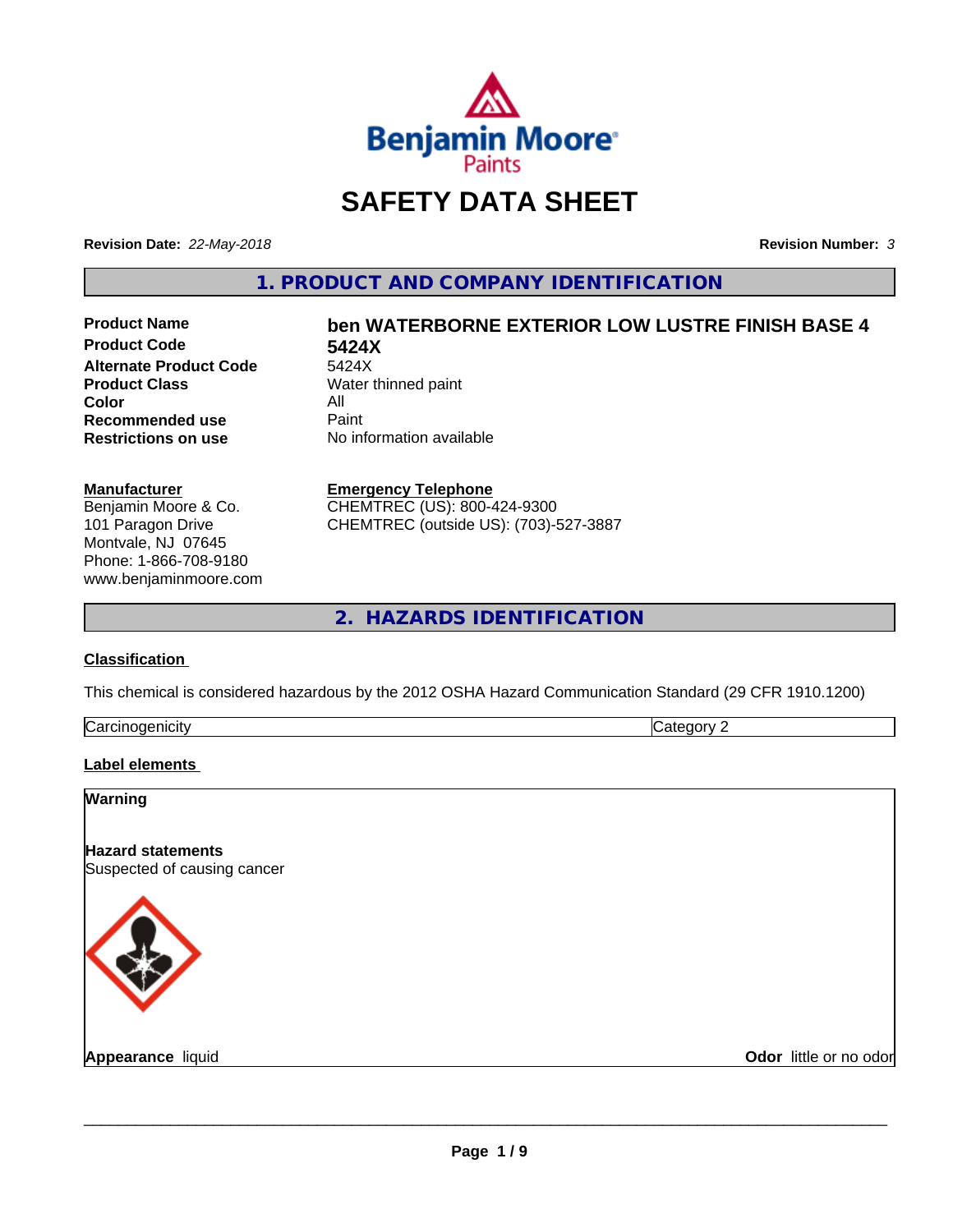#### **Precautionary Statements - Prevention**

Obtain special instructions before use Do not handle until all safety precautions have been read and understood Use personal protective equipment as required

#### **Precautionary Statements - Response**

IF exposed or concerned: Get medical advice/attention

#### **Precautionary Statements - Storage**

Store locked up

#### **Precautionary Statements - Disposal**

Dispose of contents/container to an approved waste disposal plant

#### **Hazards not otherwise classified (HNOC)**

Not applicable

#### **Other information**

No information available

## **3. COMPOSITION INFORMATION ON COMPONENTS**

\_\_\_\_\_\_\_\_\_\_\_\_\_\_\_\_\_\_\_\_\_\_\_\_\_\_\_\_\_\_\_\_\_\_\_\_\_\_\_\_\_\_\_\_\_\_\_\_\_\_\_\_\_\_\_\_\_\_\_\_\_\_\_\_\_\_\_\_\_\_\_\_\_\_\_\_\_\_\_\_\_\_\_\_\_\_\_\_\_\_\_\_\_

| <b>Chemical name</b>                            | CAS No.    | Weight-% |
|-------------------------------------------------|------------|----------|
| Zinc oxide                                      | 1314-13-2  |          |
| Sodium C14-C16 olefin sulfonate                 | 68439-57-6 | v.J      |
| Urea.<br>. N-(3.4-dichlorophenyl)-N.N-dimethyl- | 330-54-1   | v.J      |

|                                                  | 4. FIRST AID MEASURES                                                                                    |
|--------------------------------------------------|----------------------------------------------------------------------------------------------------------|
| <b>General Advice</b>                            | No hazards which require special first aid measures.                                                     |
| <b>Eye Contact</b>                               | Rinse thoroughly with plenty of water for at least 15 minutes and consult a<br>physician.                |
| <b>Skin Contact</b>                              | Wash off immediately with soap and plenty of water while removing all<br>contaminated clothes and shoes. |
| <b>Inhalation</b>                                | Move to fresh air. If symptoms persist, call a physician.                                                |
| Ingestion                                        | Clean mouth with water and afterwards drink plenty of water. Consult a physician<br>if necessary.        |
| <b>Most Important</b><br><b>Symptoms/Effects</b> | None known.                                                                                              |
| <b>Notes To Physician</b>                        | Treat symptomatically.                                                                                   |
|                                                  | 5. FIRE-FIGHTING MEASURES                                                                                |

**Suitable Extinguishing Media** Media Use extinguishing measures that are appropriate to local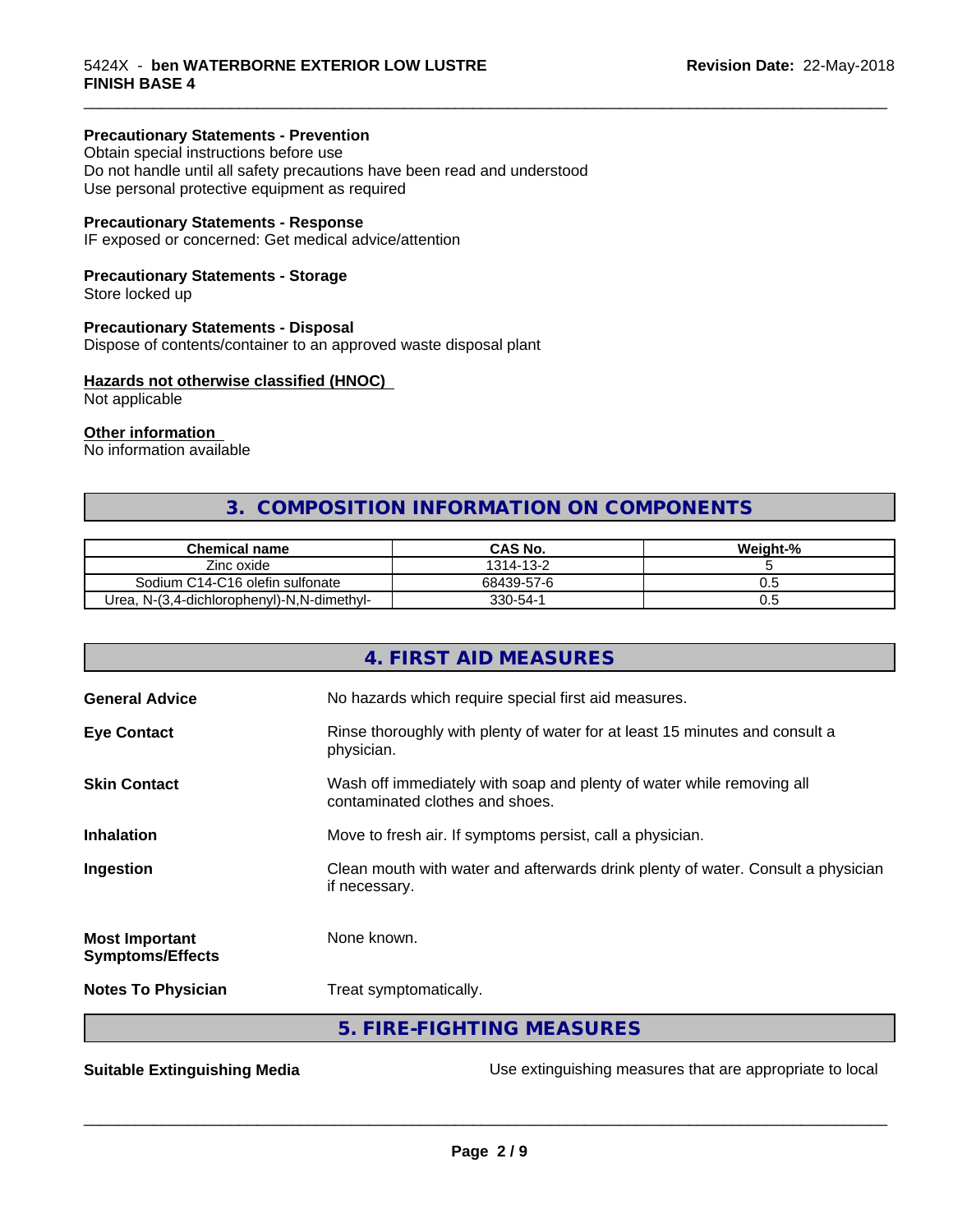| <b>NFPA Legend</b>                                                               |                 |                                                    |                                                                                                                 |
|----------------------------------------------------------------------------------|-----------------|----------------------------------------------------|-----------------------------------------------------------------------------------------------------------------|
| <b>NFPA</b><br>Health: 1                                                         | Flammability: 0 | <b>Instability: 0</b>                              | <b>Special: Not Applicable</b>                                                                                  |
| Lower flammability limit:<br><b>Upper flammability limit:</b>                    |                 | Not applicable<br>Not applicable                   |                                                                                                                 |
| <b>Flammability Limits In Air</b>                                                |                 |                                                    |                                                                                                                 |
| <b>Flash Point Data</b><br>Flash Point (°F)<br>Flash Point (°C)<br><b>Method</b> |                 | Not applicable<br>Not applicable<br>Not applicable |                                                                                                                 |
| <b>Sensitivity To Static Discharge</b>                                           |                 | No                                                 |                                                                                                                 |
| <b>Sensitivity To Mechanical Impact</b>                                          |                 | No                                                 |                                                                                                                 |
| <b>Specific Hazards Arising From The Chemical</b>                                |                 | extreme heat.                                      | Closed containers may rupture if exposed to fire or                                                             |
| <b>Protective Equipment And Precautions For</b><br><b>Firefighters</b>           |                 | and full protective gear.                          | As in any fire, wear self-contained breathing apparatus<br>pressure-demand, MSHA/NIOSH (approved or equivalent) |
|                                                                                  |                 |                                                    | circumstances and the surrounding environment.                                                                  |

\_\_\_\_\_\_\_\_\_\_\_\_\_\_\_\_\_\_\_\_\_\_\_\_\_\_\_\_\_\_\_\_\_\_\_\_\_\_\_\_\_\_\_\_\_\_\_\_\_\_\_\_\_\_\_\_\_\_\_\_\_\_\_\_\_\_\_\_\_\_\_\_\_\_\_\_\_\_\_\_\_\_\_\_\_\_\_\_\_\_\_\_\_

- 0 Not Hazardous
- 1 Slightly
- 2 Moderate
- 3 High

г

4 - Severe

*The ratings assigned are only suggested ratings, the contractor/employer has ultimate responsibilities for NFPA ratings where this system is used.*

*Additional information regarding the NFPA rating system is available from the National Fire Protection Agency (NFPA) at www.nfpa.org.*

| 6. ACCIDENTAL RELEASE MEASURES                                                                                                                                                   |
|----------------------------------------------------------------------------------------------------------------------------------------------------------------------------------|
| Avoid contact with skin, eyes and clothing. Ensure adequate ventilation.                                                                                                         |
| Prevent further leakage or spillage if safe to do so.                                                                                                                            |
| See Section 12 for additional Ecological Information.                                                                                                                            |
| Soak up with inert absorbent material. Sweep up and shovel into suitable<br>containers for disposal.                                                                             |
| 7. HANDLING AND STORAGE                                                                                                                                                          |
| Avoid contact with skin, eyes and clothing. Avoid breathing vapors, spray mists or<br>sanding dust. In case of insufficient ventilation, wear suitable respiratory<br>equipment. |
|                                                                                                                                                                                  |

**Storage** Keep container tightly closed. Keep out of the reach of children.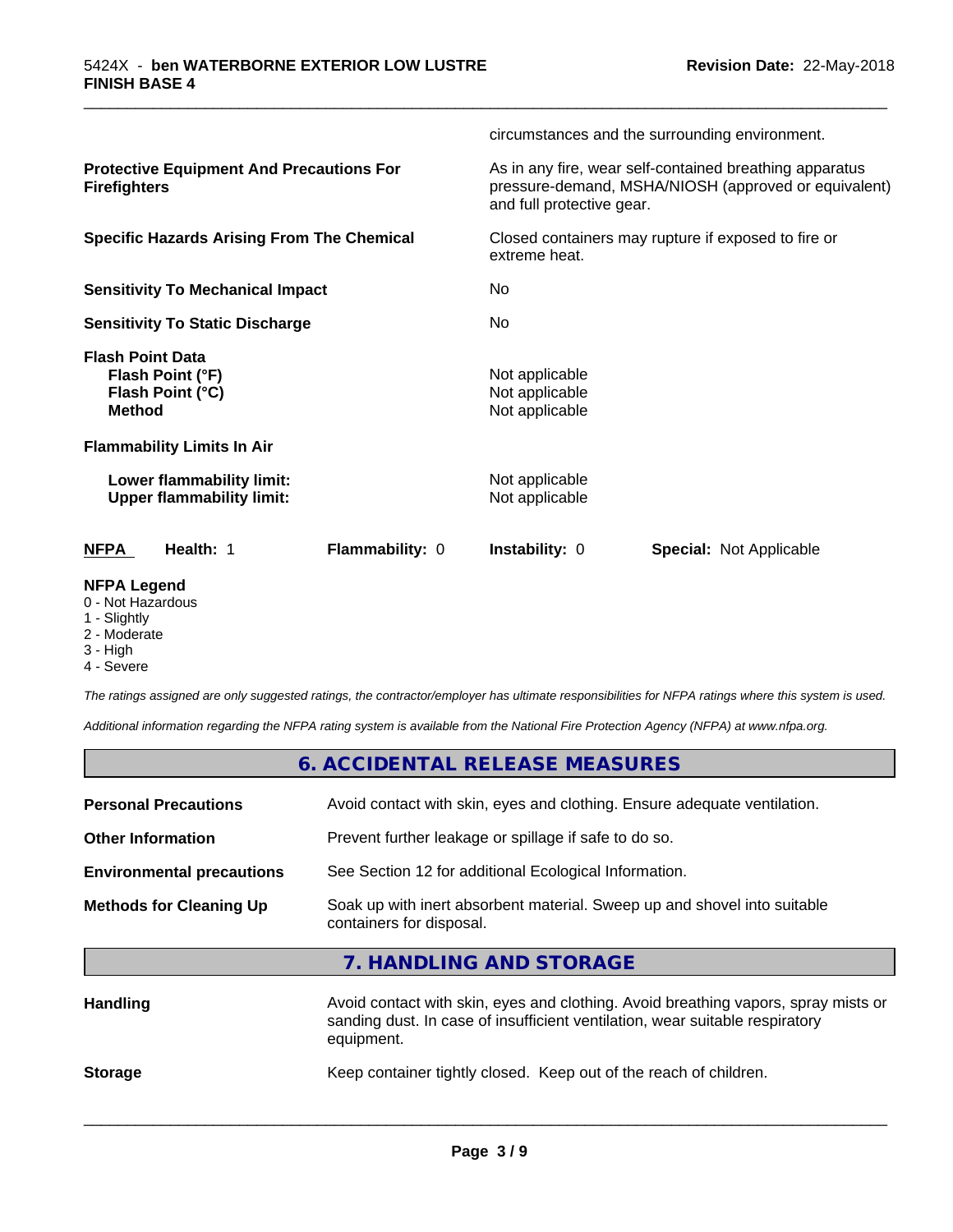**Incompatible Materials** No information available

## **8. EXPOSURE CONTROLS/PERSONAL PROTECTION**

\_\_\_\_\_\_\_\_\_\_\_\_\_\_\_\_\_\_\_\_\_\_\_\_\_\_\_\_\_\_\_\_\_\_\_\_\_\_\_\_\_\_\_\_\_\_\_\_\_\_\_\_\_\_\_\_\_\_\_\_\_\_\_\_\_\_\_\_\_\_\_\_\_\_\_\_\_\_\_\_\_\_\_\_\_\_\_\_\_\_\_\_\_

#### **Exposure Limits**

| <b>Chemical name</b>                       | <b>ACGIH TLV</b>          | <b>OSHA PEL</b>          |
|--------------------------------------------|---------------------------|--------------------------|
| Zinc oxide                                 | 2 mg/m <sup>3</sup> - TWA | $5 \text{ mg/m}^3$ - TWA |
|                                            | 10 mg/m $3$ - STEL        | 15 mg/m $3$ - TWA        |
| Urea, N-(3,4-dichlorophenyl)-N,N-dimethyl- | 10 mg/m $3$ - TWA         | N/E                      |

### **Legend**

ACGIH - American Conference of Governmental Industrial Hygienists Exposure Limits OSHA - Occupational Safety & Health Administration Exposure Limits N/E - Not Established

| Ensure adequate ventilation, especially in confined areas.<br><b>Engineering Measures</b> |                                                                                                                                     |  |
|-------------------------------------------------------------------------------------------|-------------------------------------------------------------------------------------------------------------------------------------|--|
| <b>Personal Protective Equipment</b>                                                      |                                                                                                                                     |  |
| <b>Eye/Face Protection</b>                                                                | Safety glasses with side-shields.                                                                                                   |  |
| <b>Skin Protection</b>                                                                    | Protective gloves and impervious clothing.                                                                                          |  |
| <b>Respiratory Protection</b>                                                             | In case of insufficient ventilation wear suitable respiratory equipment.                                                            |  |
| <b>Hygiene Measures</b>                                                                   | Avoid contact with skin, eyes and clothing. Remove and wash contaminated<br>clothing before re-use. Wash thoroughly after handling. |  |

## **9. PHYSICAL AND CHEMICAL PROPERTIES**

| Appearance<br>Odor<br><b>Odor Threshold</b><br>Density (Ibs/gal)<br><b>Specific Gravity</b><br>рH<br><b>Viscosity (cps)</b><br>Solubility(ies)<br><b>Water solubility</b><br><b>Evaporation Rate</b><br>Vapor pressure @20 °C (kPa)<br>Vapor density<br>Wt. % Solids<br>Vol. % Solids<br>Wt. % Volatiles<br>Vol. % Volatiles<br><b>VOC Regulatory Limit (g/L)</b><br><b>Boiling Point (°F)</b><br><b>Boiling Point (°C)</b><br><b>Freezing Point (°F)</b> | liquid<br>little or no odor<br>No information available<br>$9.3 - 9.7$<br>$1.11 - 1.16$<br>No information available<br>No information available<br>No information available<br>No information available<br>No information available<br>No information available<br>No information available<br>$35 - 45$<br>$30 - 40$<br>$55 - 65$<br>$60 - 70$<br>< 50<br>212<br>100<br>32<br>0 |
|-----------------------------------------------------------------------------------------------------------------------------------------------------------------------------------------------------------------------------------------------------------------------------------------------------------------------------------------------------------------------------------------------------------------------------------------------------------|----------------------------------------------------------------------------------------------------------------------------------------------------------------------------------------------------------------------------------------------------------------------------------------------------------------------------------------------------------------------------------|
| <b>Freezing Point (°C)</b><br>Flash Point (°F)<br>Flash Point (°C)<br><b>Method</b>                                                                                                                                                                                                                                                                                                                                                                       | Not applicable<br>Not applicable<br>Not applicable                                                                                                                                                                                                                                                                                                                               |
|                                                                                                                                                                                                                                                                                                                                                                                                                                                           |                                                                                                                                                                                                                                                                                                                                                                                  |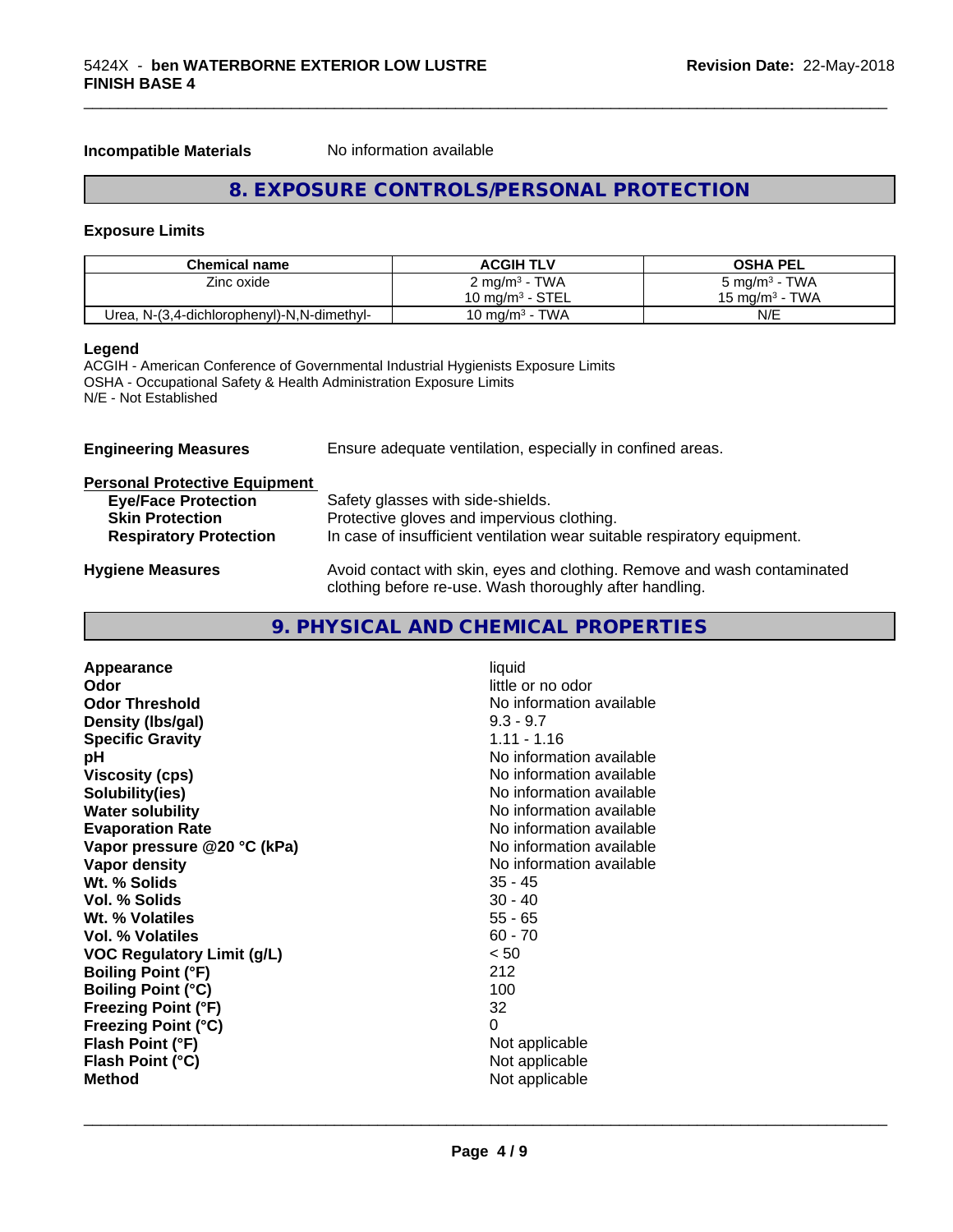**Flammability (solid, gas)** Not applicable<br>
Upper flammability limit:<br>
Not applicable **Upper flammability limit:**<br> **Lower flammability limit:**<br>
Not applicable<br>
Not applicable **Lower flammability limit:**<br> **Autoignition Temperature (°F)**<br>
Mo information available Autoignition Temperature (°F)<br>
Autoignition Temperature (°C)<br>
No information available Autoignition Temperature (°C)<br>
Decomposition Temperature (°F)<br>
No information available **Decomposition Temperature (°F)**<br> **Decomposition Temperature (°C)**<br>
No information available **Decomposition Temperature (°C)**<br>Partition coefficient

**No information available** 

\_\_\_\_\_\_\_\_\_\_\_\_\_\_\_\_\_\_\_\_\_\_\_\_\_\_\_\_\_\_\_\_\_\_\_\_\_\_\_\_\_\_\_\_\_\_\_\_\_\_\_\_\_\_\_\_\_\_\_\_\_\_\_\_\_\_\_\_\_\_\_\_\_\_\_\_\_\_\_\_\_\_\_\_\_\_\_\_\_\_\_\_\_

## **10. STABILITY AND REACTIVITY**

| <b>Reactivity</b>                       | Not Applicable                           |
|-----------------------------------------|------------------------------------------|
| <b>Chemical Stability</b>               | Stable under normal conditions.          |
| <b>Conditions to avoid</b>              | Prevent from freezing.                   |
| <b>Incompatible Materials</b>           | No materials to be especially mentioned. |
| <b>Hazardous Decomposition Products</b> | None under normal use.                   |
| Possibility of hazardous reactions      | None under normal conditions of use.     |

## **11. TOXICOLOGICAL INFORMATION**

| <b>Product Information</b>               |                                                                                                                 |  |
|------------------------------------------|-----------------------------------------------------------------------------------------------------------------|--|
| Information on likely routes of exposure |                                                                                                                 |  |
| <b>Principal Routes of Exposure</b>      | Eye contact, skin contact and inhalation.                                                                       |  |
| <b>Acute Toxicity</b>                    |                                                                                                                 |  |
| <b>Product Information</b>               | No information available                                                                                        |  |
|                                          | Symptoms related to the physical, chemical and toxicological characteristics                                    |  |
| <b>Symptoms</b>                          | No information available                                                                                        |  |
|                                          | Delayed and immediate effects as well as chronic effects from short and long-term exposure                      |  |
| Eye contact                              | May cause slight irritation.                                                                                    |  |
| <b>Skin contact</b>                      | Substance may cause slight skin irritation. Prolonged or repeated contact may dry<br>skin and cause irritation. |  |
| <b>Inhalation</b>                        | May cause irritation of respiratory tract.                                                                      |  |
| Ingestion                                | Ingestion may cause gastrointestinal irritation, nausea, vomiting and diarrhea.                                 |  |
| <b>Sensitization</b>                     | No information available                                                                                        |  |
| <b>Neurological Effects</b>              | No information available.                                                                                       |  |
| <b>Mutagenic Effects</b>                 | No information available.                                                                                       |  |
| <b>Reproductive Effects</b>              | No information available.                                                                                       |  |
| <b>Developmental Effects</b>             | No information available.                                                                                       |  |
| <b>Target organ effects</b>              | No information available.                                                                                       |  |
| <b>STOT - single exposure</b>            | No information available.                                                                                       |  |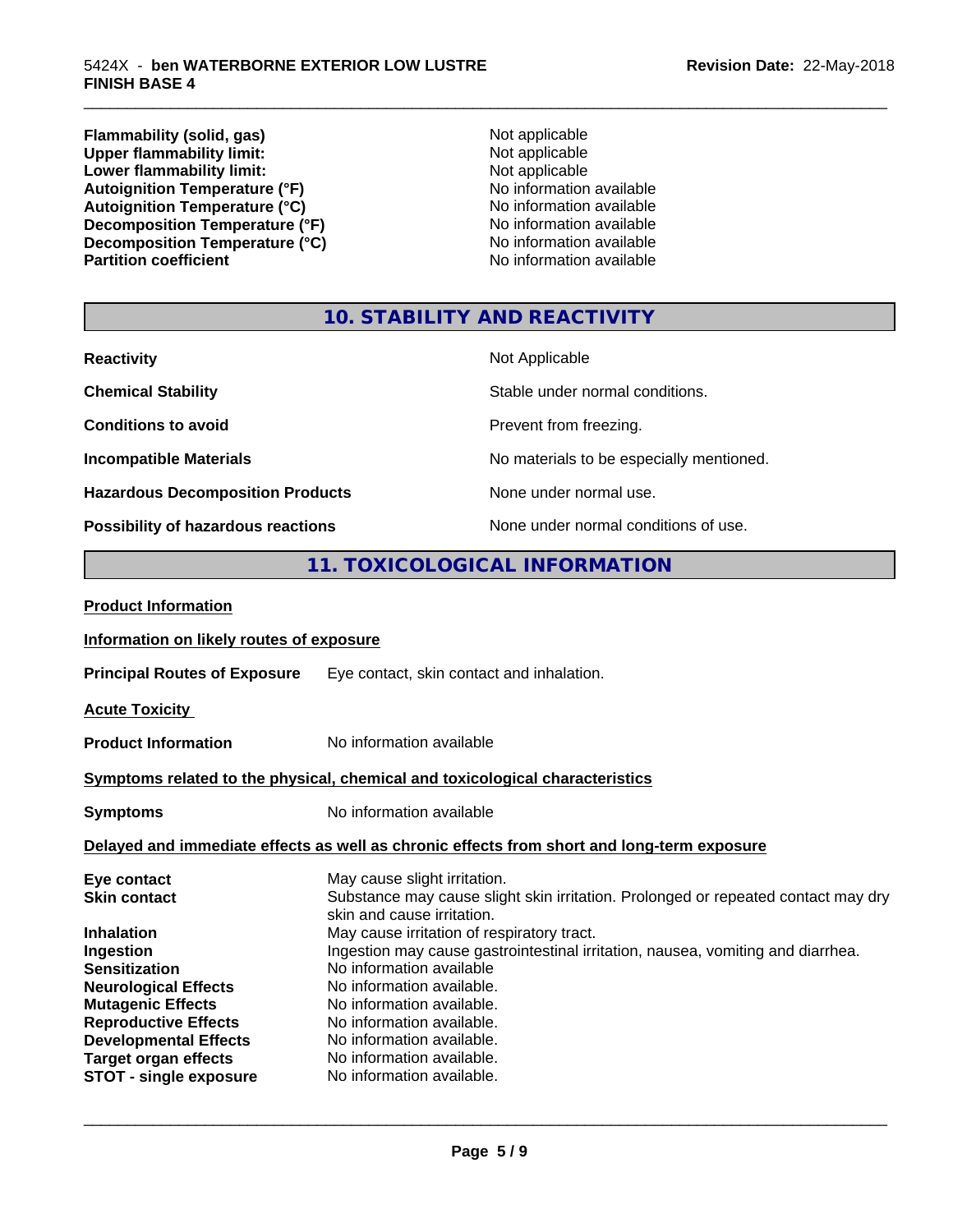| STOT - repeated exposure | No information available. |
|--------------------------|---------------------------|
| Other adverse effects    | No information available. |
| <b>Aspiration Hazard</b> | No information available  |

**Numerical measures of toxicity**

#### **ATEmix (oral)** 177789

#### **Component Information**

Zinc oxide LD50 Oral: 5000 mg/kg (Rat) LC50 Inhalation (Dust):  $> 5700$  mg/m<sup>3</sup> (Rat, 4 hr.) Urea, N-(3,4-dichlorophenyl)-N,N-dimethyl- LD50 Oral: 1017 mg/kg (Rat) LD50 Dermal: > 5000 mg/kg (Rat)

#### **Carcinogenicity**

*Limited evidence of a carcinogenic effect.*

## **12. ECOLOGICAL INFORMATION**

\_\_\_\_\_\_\_\_\_\_\_\_\_\_\_\_\_\_\_\_\_\_\_\_\_\_\_\_\_\_\_\_\_\_\_\_\_\_\_\_\_\_\_\_\_\_\_\_\_\_\_\_\_\_\_\_\_\_\_\_\_\_\_\_\_\_\_\_\_\_\_\_\_\_\_\_\_\_\_\_\_\_\_\_\_\_\_\_\_\_\_\_\_

#### **Ecotoxicity Effects**

The environmental impact of this product has not been fully investigated.

#### **Product Information**

#### **Acute Toxicity to Fish**

No information available

#### **Acute Toxicity to Aquatic Invertebrates**

No information available

#### **Acute Toxicity to Aquatic Plants**

No information available

#### **Persistence / Degradability**

No information available.

#### **Bioaccumulation**

There is no data for this product.

#### **Mobility in Environmental Media**

No information available.

#### **Ozone**

No information available

#### **Component Information**

**Acute Toxicity to Fish**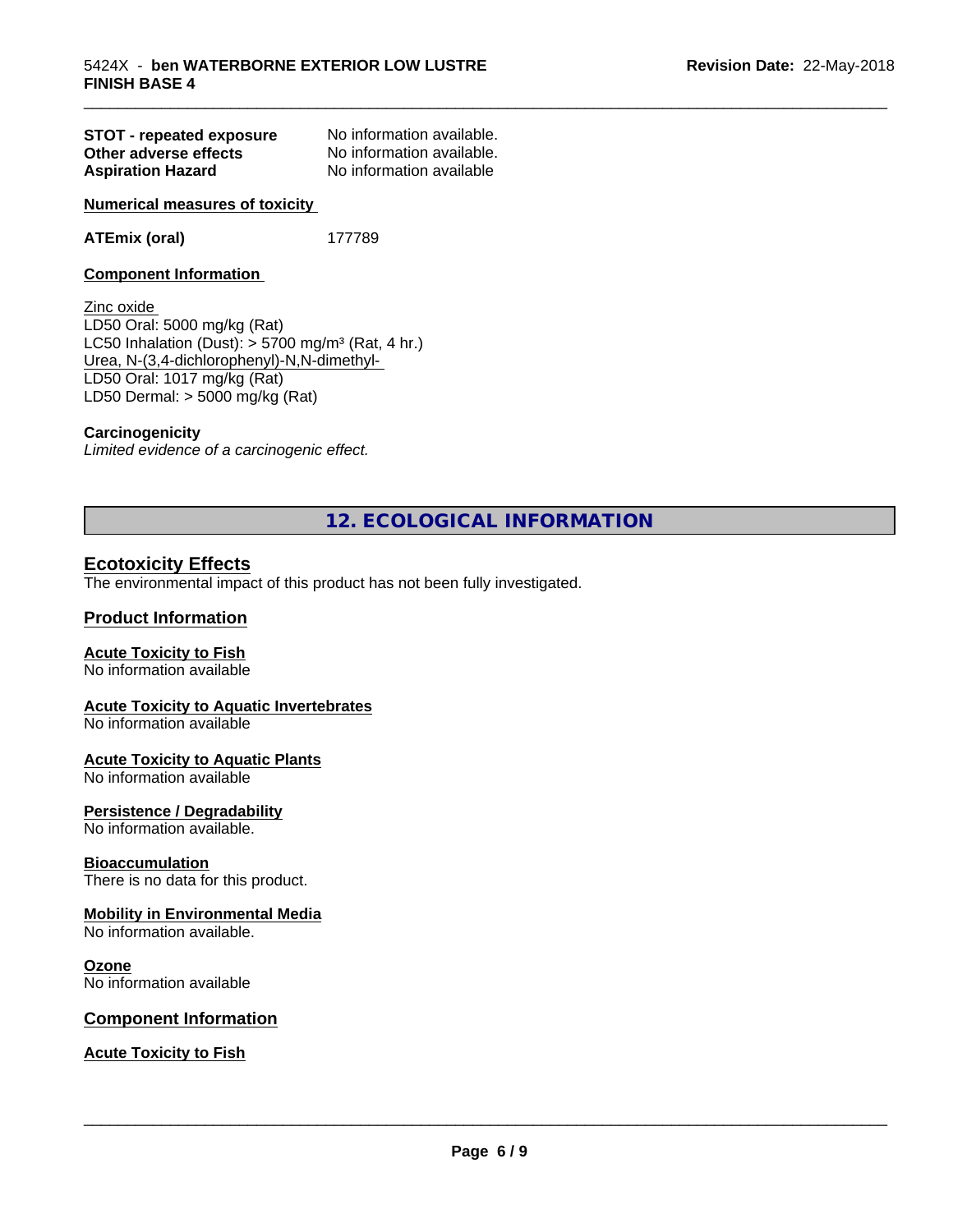#### Urea, N-(3,4-dichlorophenyl)-N,N-dimethyl-

LC50: 3.5 mg/L (Rainbow Trout - 96 hr.)

#### **Acute Toxicity to Aquatic Invertebrates**

No information available

#### **Acute Toxicity to Aquatic Plants**

No information available

|                              | 13. DISPOSAL CONSIDERATIONS                                                                                                                                                                                               |
|------------------------------|---------------------------------------------------------------------------------------------------------------------------------------------------------------------------------------------------------------------------|
| <b>Waste Disposal Method</b> | Dispose of in accordance with federal, state, and local regulations. Local<br>requirements may vary, consult your sanitation department or state-designated<br>environmental protection agency for more disposal options. |
|                              | 14. TRANSPORT INFORMATION                                                                                                                                                                                                 |
| <b>DOT</b>                   | Not regulated                                                                                                                                                                                                             |
| <b>ICAO / IATA</b>           | Not regulated                                                                                                                                                                                                             |
| <b>IMDG / IMO</b>            | Not regulated                                                                                                                                                                                                             |
|                              | <b>15. REGULATORY INFORMATION</b>                                                                                                                                                                                         |

\_\_\_\_\_\_\_\_\_\_\_\_\_\_\_\_\_\_\_\_\_\_\_\_\_\_\_\_\_\_\_\_\_\_\_\_\_\_\_\_\_\_\_\_\_\_\_\_\_\_\_\_\_\_\_\_\_\_\_\_\_\_\_\_\_\_\_\_\_\_\_\_\_\_\_\_\_\_\_\_\_\_\_\_\_\_\_\_\_\_\_\_\_

## **International Inventories**

| <b>TSCA: United States</b> | Yes - All components are listed or exempt. |
|----------------------------|--------------------------------------------|
| <b>DSL: Canada</b>         | Yes - All components are listed or exempt. |

## **Federal Regulations**

#### **SARA 311/312 hazardous categorization**

| Acute health hazard               | Nο  |  |
|-----------------------------------|-----|--|
| Chronic Health Hazard             | Yes |  |
| Fire hazard                       | Nο  |  |
| Sudden release of pressure hazard | Nο  |  |
| Reactive Hazard                   | Nο  |  |

#### **SARA 313**

Section 313 of Title III of the Superfund Amendments and Reauthorization Act of 1986 (SARA). This product contains a chemical or chemicals which are subject to the reporting requirements of the Act and Title 40 of the Code of Federal Regulations, Part 372:

| Chemical name | CAS No.  | Weight-% | <b>CERCLA/SARA 313</b><br>(de minimis concentration) |
|---------------|----------|----------|------------------------------------------------------|
| Zinc oxide    | 314-13-2 |          |                                                      |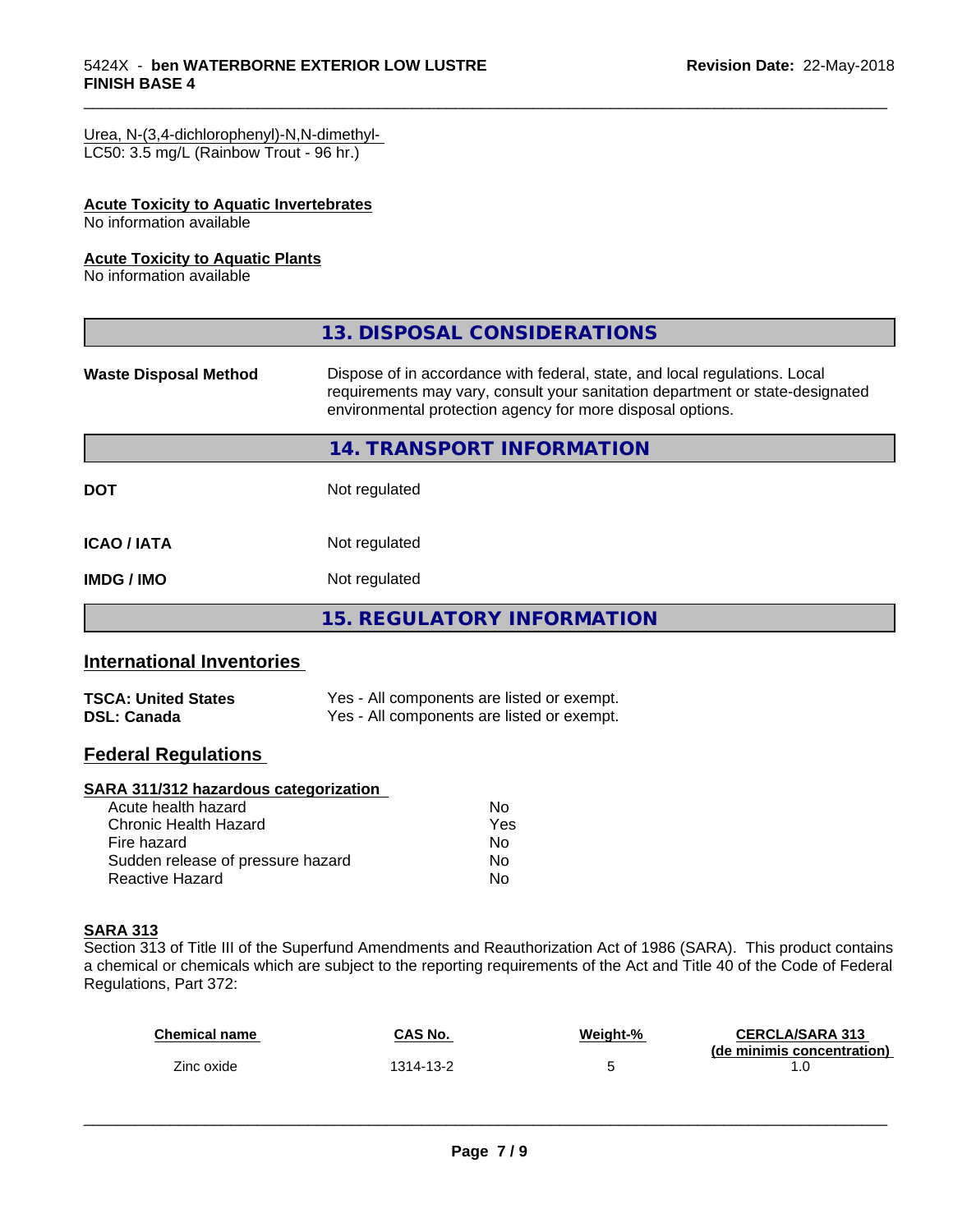#### **Clean Air Act,Section 112 Hazardous Air Pollutants (HAPs) (see 40 CFR 61)**

This product contains the following HAPs:

*None*

## **US State Regulations**

#### **California Proposition 65**

**AN** WARNING: Cancer and Reproductive Harm– www.P65warnings.ca.gov

#### **State Right-to-Know**

| <b>Chemical name</b>                 | <b>Massachusetts</b> | <b>New Jersey</b> | Pennsylvania |
|--------------------------------------|----------------------|-------------------|--------------|
| Zinc oxide                           |                      |                   |              |
| Urea.                                |                      |                   |              |
| N-(3,4-dichlorophenyl)-N,N-dimethyl- |                      |                   |              |

\_\_\_\_\_\_\_\_\_\_\_\_\_\_\_\_\_\_\_\_\_\_\_\_\_\_\_\_\_\_\_\_\_\_\_\_\_\_\_\_\_\_\_\_\_\_\_\_\_\_\_\_\_\_\_\_\_\_\_\_\_\_\_\_\_\_\_\_\_\_\_\_\_\_\_\_\_\_\_\_\_\_\_\_\_\_\_\_\_\_\_\_\_

#### **Legend**

X - Listed

## **16. OTHER INFORMATION**

| HMIS | Health: $1^*$ | <b>Flammability: 0</b> | <b>Reactivity: 0 PPE: -</b> |  |
|------|---------------|------------------------|-----------------------------|--|
|      |               |                        |                             |  |

#### **HMIS Legend**

- 0 Minimal Hazard
- 1 Slight Hazard
- 2 Moderate Hazard
- 3 Serious Hazard
- 4 Severe Hazard
- \* Chronic Hazard

X - Consult your supervisor or S.O.P. for "Special" handling instructions.

*Note: The PPE rating has intentionally been left blank. Choose appropriate PPE that will protect employees from the hazards the material will present under the actual normal conditions of use.*

*Caution: HMISÒ ratings are based on a 0-4 rating scale, with 0 representing minimal hazards or risks, and 4 representing significant hazards or risks. Although HMISÒ ratings are not required on MSDSs under 29 CFR 1910.1200, the preparer, has chosen to provide them. HMISÒ ratings are to be used only in conjunction with a fully implemented HMISÒ program by workers who have received appropriate HMISÒ training. HMISÒ is a registered trade and service mark of the NPCA. HMISÒ materials may be purchased exclusively from J. J. Keller (800) 327-6868.*

 **WARNING!** If you scrape, sand, or remove old paint, you may release lead dust. LEAD IS TOXIC. EXPOSURE TO LEAD DUST CAN CAUSE SERIOUS ILLNESS, SUCH AS BRAIN DAMAGE, ESPECIALLY IN CHILDREN. PREGNANT WOMEN SHOULD ALSO AVOID EXPOSURE.Wear a NIOSH approved respirator to control lead exposure. Clean up carefully with a HEPA vacuum and a wet mop. Before you start, find out how to protect yourself and your family by contacting the National Lead Information Hotline at 1-800-424-LEAD or log on to www.epa.gov/lead.

**Prepared By** Product Stewardship Department